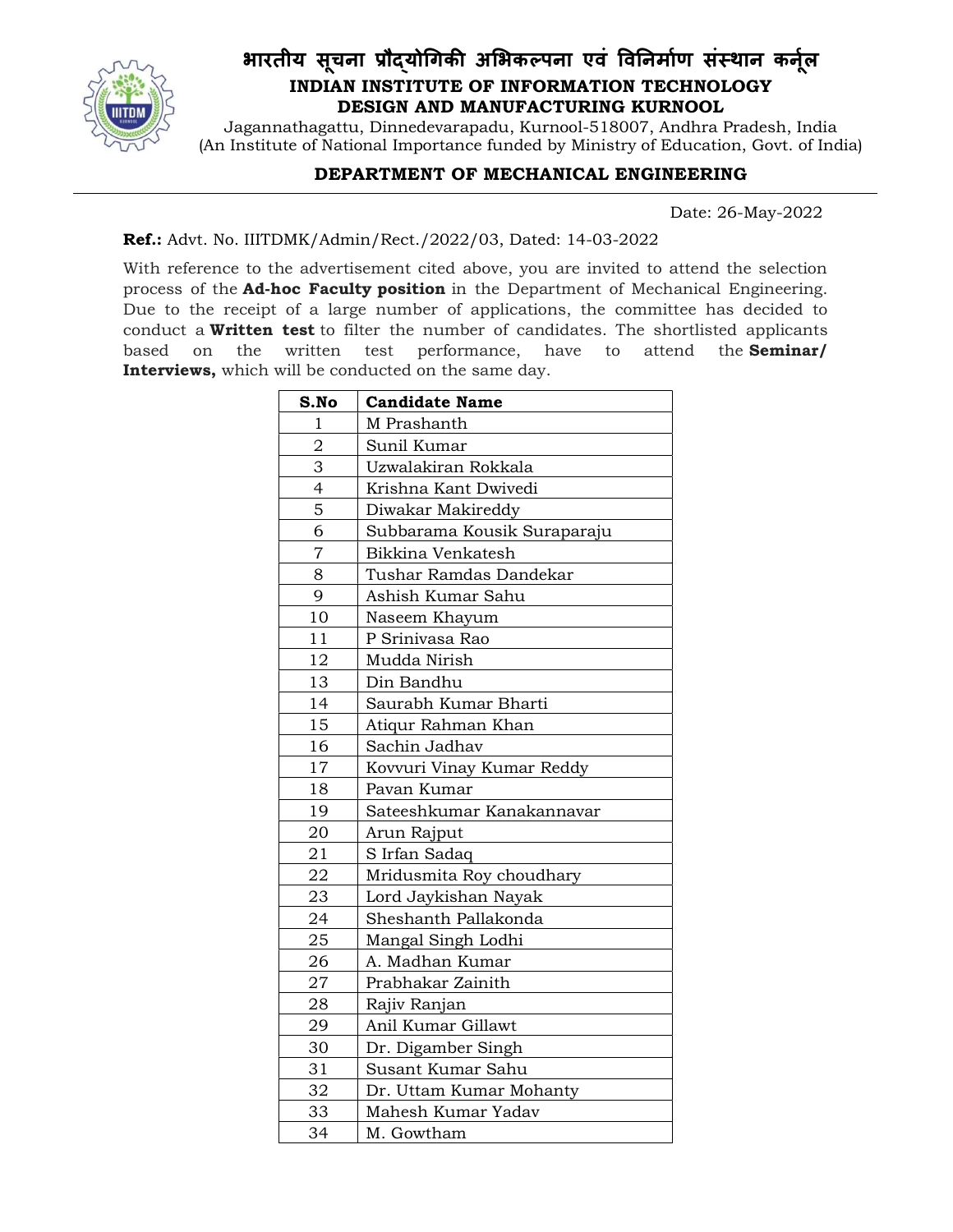| 35 | Z. Shani Kiran                    |  |
|----|-----------------------------------|--|
| 36 | Sabana Azim                       |  |
| 37 | Prem Shankar Kumar                |  |
| 38 | Ankit Baranwal                    |  |
| 39 | T. Chinna Pamulety                |  |
| 40 | Chakradhar Bandapalli             |  |
| 41 | Ankammarao Padamurthy             |  |
| 42 | Meinam Bheigya Singh              |  |
| 43 | T K Krishnaiah                    |  |
|    | Hussain Mahamed Sahed Mostafa     |  |
| 44 | Mazarbhuiya                       |  |
| 45 | Rajkeerthi E                      |  |
| 46 | Ashutosh Bharti                   |  |
| 47 | Mohd. Tousif                      |  |
| 48 | Lanka Tata Rao                    |  |
| 49 | Ajaya Kumar Puli                  |  |
| 50 | Kotikala Rajasekhar               |  |
| 51 | Kritika Joshi                     |  |
| 52 | M V N Srujan Manohar              |  |
| 53 | R Suresh Kumar                    |  |
| 54 | Rakesh Ranjan Chand               |  |
| 55 | Digambar Singh                    |  |
| 56 | Rahul Appasaheb Mali              |  |
| 57 | R E Ravalika                      |  |
| 58 | Rudranarayan Kandi                |  |
| 59 | Arvind Kumar                      |  |
| 60 | Anjani Kumar                      |  |
| 61 | Talari Gayatri                    |  |
| 62 | Dr. Surender Kumar                |  |
| 63 | <b>KV Swaroop</b>                 |  |
| 64 |                                   |  |
| 65 | Dr. Md. Alamgir                   |  |
|    | Jagannati Venumurali              |  |
| 66 | Salmon Andanam                    |  |
| 67 | Dr. Noor Alam                     |  |
| 68 | Dr. Gandla Praveen Kumar          |  |
| 69 | Dr. Ashish Kumar Shukla           |  |
| 70 | Dr. Mohammed Shariq               |  |
| 71 | Dr. Anupam Alok                   |  |
| 72 | Dr. Bonda Atchuta Ganesh Yuvaraju |  |
| 73 | Dr. Gaurav Raj                    |  |
| 74 | Dr. E. Hemachandran               |  |
| 75 | Dr. A. Harish                     |  |
| 76 | Dr. NVSS Sagar                    |  |
| 77 | S. Abdul Azeez                    |  |
| 78 | Amar. S.D.                        |  |
| 79 | N. Lavanya                        |  |
| 80 | M. Dheeraj Reddy                  |  |
| 81 | Shantanu Kumar Das                |  |
| 82 | Parthiban V.                      |  |
| 83 | Penugonda Srinivasa Kumar         |  |
| 84 | Bukke Devraj Naik                 |  |